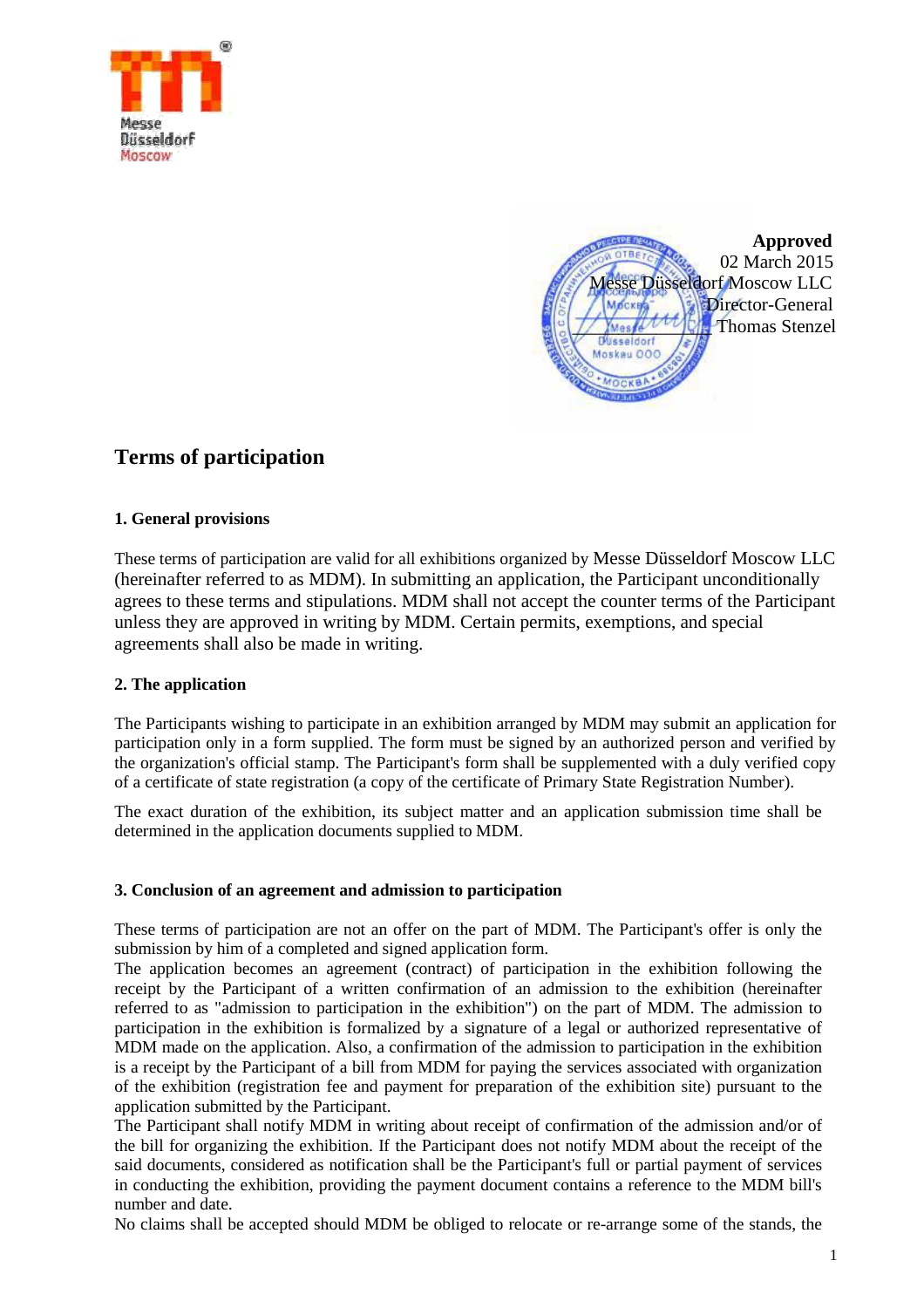aisles between them, or entries and exits.

If the site made available proves to be inaccessible for reasons beyond the MDM control, the Participant shall be entitled to require the return of the participation fee. No requirements shall be made for indemnity against loss.

On receipt of the admission the Participant shall be obliged to pay the cost of participation even if during the importation the Participant's wishes were not met or were met only partially by agencies responsible for this in the country where the exhibition is held: in case exhibits arrive not on time because of losses, transportation delays or customs procrastinations or do not arrive at the enterprise altogether or in case of delays or the Participant's or his authorized representatives' inability to make appearance.

Further on in the text as implied by the context, unless specified otherwise, an application means an agreement to participate in the exhibition, which agreement is made by formalizing the application and approving it (an agreement in the form of an approved application).

The rules stated in these terms of participation and all annexes to the application for participation in the exhibition as well as applications for extra services are an integral part of the agreement for participation in the exhibition.

The essential terms of the agreement for participation in the exhibition are:

- exhibition timeframe;
- $-$  exhibition stand size (sq m):
- cost and payment method.

MDM is entitled not to grant an admission to participation in the exhibition. This provision is operative both in general practice and in particular cases, when:

- the products (work, services) supplied by the Participant are beyond the exhibition's product range;
- the application is formalized incompletely or with errors or the Participant does not recognize these terms and conditions of participation in the exhibition;
- no registration fee was procured (see item 11);
- the Participant willing to independently erect his own stand failed to present for this a detailed technical plan for erecting it (see item 6);
- the Participant paid not for all the services rendered at the previous exhibitions or violated the terms of participation in the exhibitions.

Law-substantiated claims for admission to the exhibition are ruled out due to the principle of a free agreement.

# **4. Services provided by MDM**

MDM services implying organization and conduct of an exhibition include the following:

- processing of the Participant's application (registering the application in the MDM database, preliminary site allocation and determination of the Participant's display scope);

- measures aimed at holding the exhibition at an address indicated in the relevant application;

- outfitting the display complex and the pavilion;

- involvement in the exhibition of other exhibitors specializing in the subject matter (topics) of the exhibition;

- exhibition advertising;

- preparation of a participants catalogue (in case of its publication in electronic or printed version – at the discretion of MDM) with introduction into it of data on the Participant as an exhibitor;

- creation of conditions for placement of the Participant's exposition according to the application on equipped/unequipped display areas;

- organization of cleaning of aisles and passages in the pavilion (the Participant must clean the display area himself or order an extra cleaning of the stand by filling in a relevant form);

- organization of the general protection of the pavilion (out-of-doors sites are not protected);

- assurance of fire safety during installation and dismantling as well as during operation of the exhibition;

- preparation of identity cards for participants of the exhibiting companies (in accordance with the standards established for each exhibition);

- ordering of passes for representatives of the Participant;

- insurance of the visitors' access to the pavilion during the exhibition's official working time;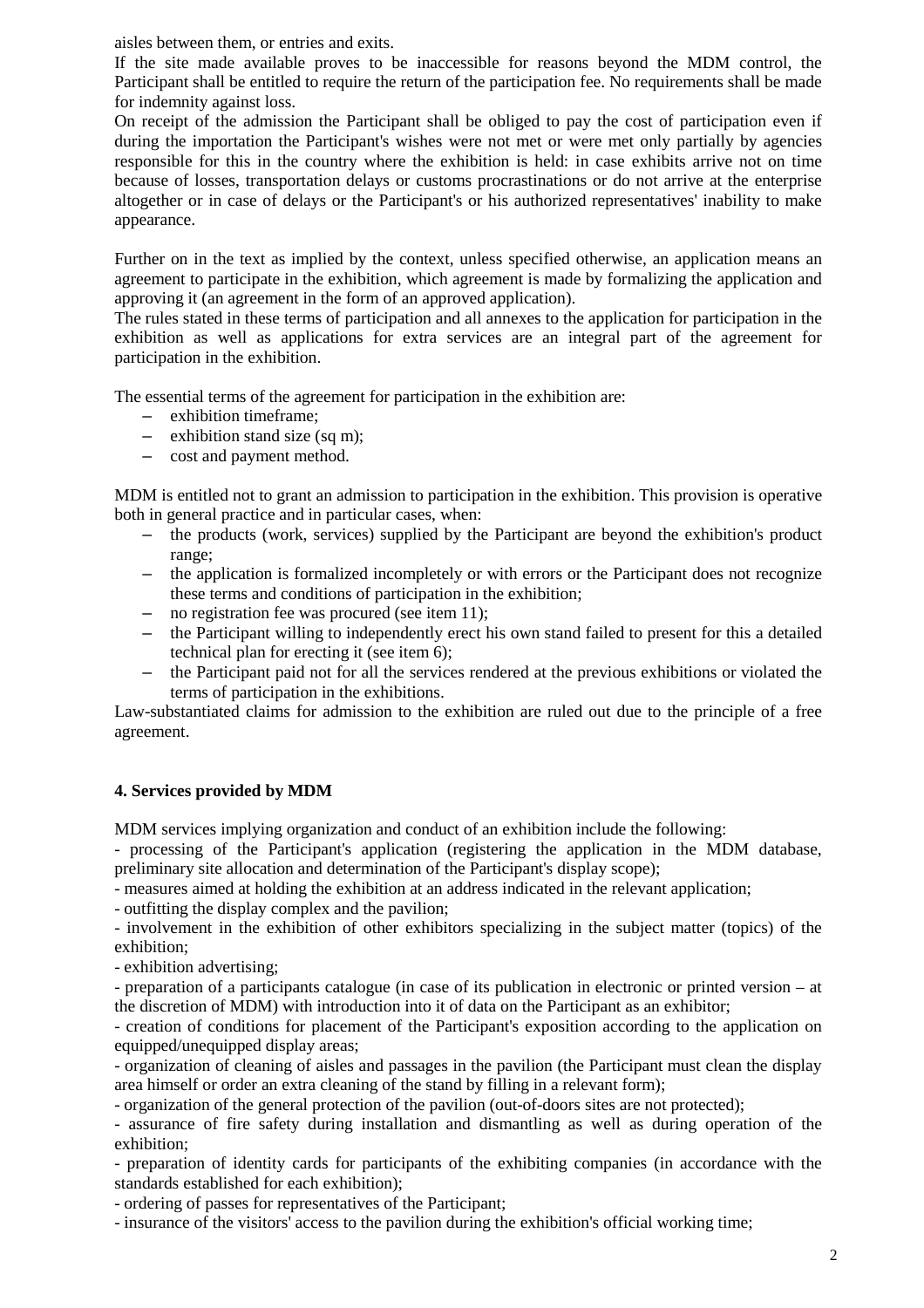- organization of an evening event for demonstrating the participants' exhibits if such an event is envisioned by the exhibition program;

The registration fee paid in compliance with the application and the payment for creating conditions for placing the Participant's exposition on display areas are an aggregate disbursement of services in conducting the exhibition (excepting Technical and Extra Services indicated, respectively, in items 9 and 10 of the Terms of Participation).

### **5. The sites**

MDM shall create conditions for placing the Participant's exposition on the equipped site (display stand) or an unequipped site at the Participant's option. The Participant's preferred option shall be indicated in the application for participation in the exhibition.

The size of the sites shall be indicated in the application. In this case, a surcharge shall be levied equal to 50% of the cost of preparing one square metre of unequipped area.

The exact indication of the location of the site/stand where the Participant's exposition will be placed shall be provided by MDM only following the Participant's admission to the exhibition (conclusion of a contract according to item 3 of the Terms of Participation). For reasons beyond the MDM control (for instance, a directive of the site's owner) the location of the site/stand may be changed. MDM shall not be responsible for such re-distribution of the sites.

# **6. Installation of stands by the Participant**

If, according to the application and annexes to it, the Participant installs the stand himself, the installation shall be permitted only after the Participant fully pays for the services indicated in the application. Under such circumstances, the Participant shall be obliged, no later than a month before the installation, to supply MDM with a detailed plan as well as specifications of his stand. MDM reserves the right to ban an independent installation of the stand if the plans were submitted not on time or if they do not meet the technical requirements.

In case of such a ban, the Participant shall be entitled to submit to MDM, prior to the general installation of the exhibition (and is obliged to pay within that timeframe), an application for installation of the basic standard equipment. The Participant's non-performance of these terms (failure to submit an application for installation or to pay for it) shall be deemed a refusal of the agreement, in which case it becomes null and void. Under such circumstances, the registration fee shall not be returned to the Participant. In addition, the Participant will indemnify MDM against loss to an extent exceeding the registration fee. If the Participant or his lawful or authorized representative independently carrying out the installation pursuant to the application and annexes to it, fails to arrive at the site/stand prepared for him by 12:00 of the last day of the exhibition installation, MDM shall be entitled to redistribute the area being prepared for the Participant.

#### **7. An access to the display stand**

An access to the display stand is only possible during the official time of installation, exhibition work and dismantling.

Apart from this time, the access is only possible subject to a prior permission by MDM and on the condition of extra charge for this access. To obtain a permission from MDM, the Participant must submit a written application.

# **8. Exhibition exhibits**

Inflammable, aggressively smelling and other hazardous articles as well as those, whose demonstration produces sharp noises, shall be demonstrated subject to a prior consent of the exhibition complex owner.

On his own initiative, the Participant shall present a state certificate of quality or prove by other means the safety of his exhibits. If the Participant ignores requirements applied to exhibits, MDM shall be free from any ensuing responsibilities. During the exhibition the exhibits shall not be taken outside the exhibition pavilion.

#### **9. Technical services**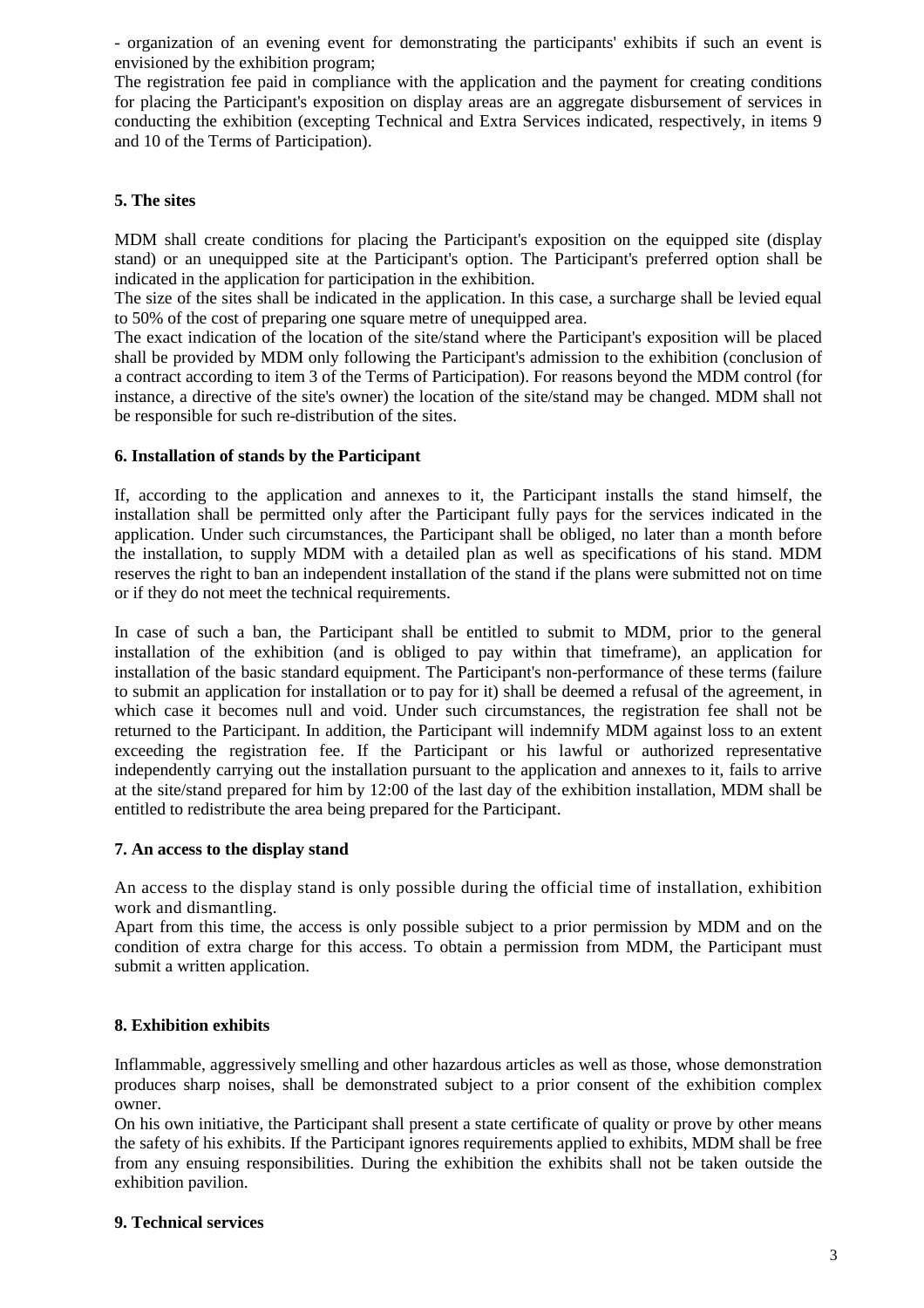All the required additional technical services, such as power and water supply for the Participant's stand, suspension from the pavilion ceiling structure, etc., can be ordered only from/via MDM by filling in a special form with indication of prices in it.

It is strictly prohibited for the Participant to independently install such supply lines running to his stand. Should he attempt to do so, this will be a cause for MDM to abrogate an agreement with him or to unilaterally refuse to perform it.

**The Participant shall be obliged to familiarize himself with an operating manual ("Service") specifying his participation in the exhibition and to strictly observe it.** 

Non-performance of the said terms by the Participant makes him responsible to MDM for all resultant losses.

#### **10. Extra services**

The Participant is entitled to order from MDM any extra service or amenity, such as furniture, hardware equipment, etc. for his stand, as well as extra passes for access to the exhibition of his workers, vehicles, etc. Such services shall be ordered by filling in by the Participant of relevant forms and shall be paid additionally no later than the dates indicated in those forms.

#### **11. Registration fee**

The Participant shall pay a registration fee in the amount indicated in the application. This fee is part of the payment for MDM services in conducting the exhibition, to wit, a payment for MDM services in processing the application (registration of the application in the MDM database, preliminary determination of the Participant's place and the scope of his exposition). Thus the validity of the agreement (application) and these Terms of Participation will apply to relationship between the Parties pertaining to processing of the application, which relationship arises prior to conclusion of the agreement. The concluding of the agreement ascertains that the services in the processing of the application have been rendered fully and are included in the cost of services under the agreement for participation in the exhibition.

#### **12. Terms of payment**

All the services provided by MDM shall be paid for by the Participant and their rendering shall be subjected to the value added tax.

All the prices shall be indicated in the Russian Federation roubles less the VAT unless specified otherwise.

The payment for services in organizing and conducting the exhibition shall be made within a timeframe indicated in the application and in the invoice. The settlements shall be made non-cash by transferring money to a settlement account indicated by MDM.

The payment shall be deemed completed on a day when money arrives at the MDM settlement account. If the payment is not made on time, the agreement becomes null and void unless the Parties agree otherwise.

In case the Participant's payment is made by a third person, such payment is considered valid (accepted as payment for the Participant) if only the following conditions are simultaneously met:

a) the payment document indicates the Participant's name, the name of the exhibition, and the number and date of the bill being paid;

b) the said third person presents to MDM a letter (signed by the head of the third party/company and verified by its official stamp).

In this case, such a payment shall be accepted as the Participant's payment since the receipt by MDM of money at its settlement account on the condition of a receipt of a relevant letter.

If the payment document or the letter fails to indicate any of the data specified, respectively, in the above said items "a" or "b", the payment shall not be accepted as the Participant's disbursement and the MDM services shall be considered unpaid for.

#### **13. Completion of service rendering, bills and statements**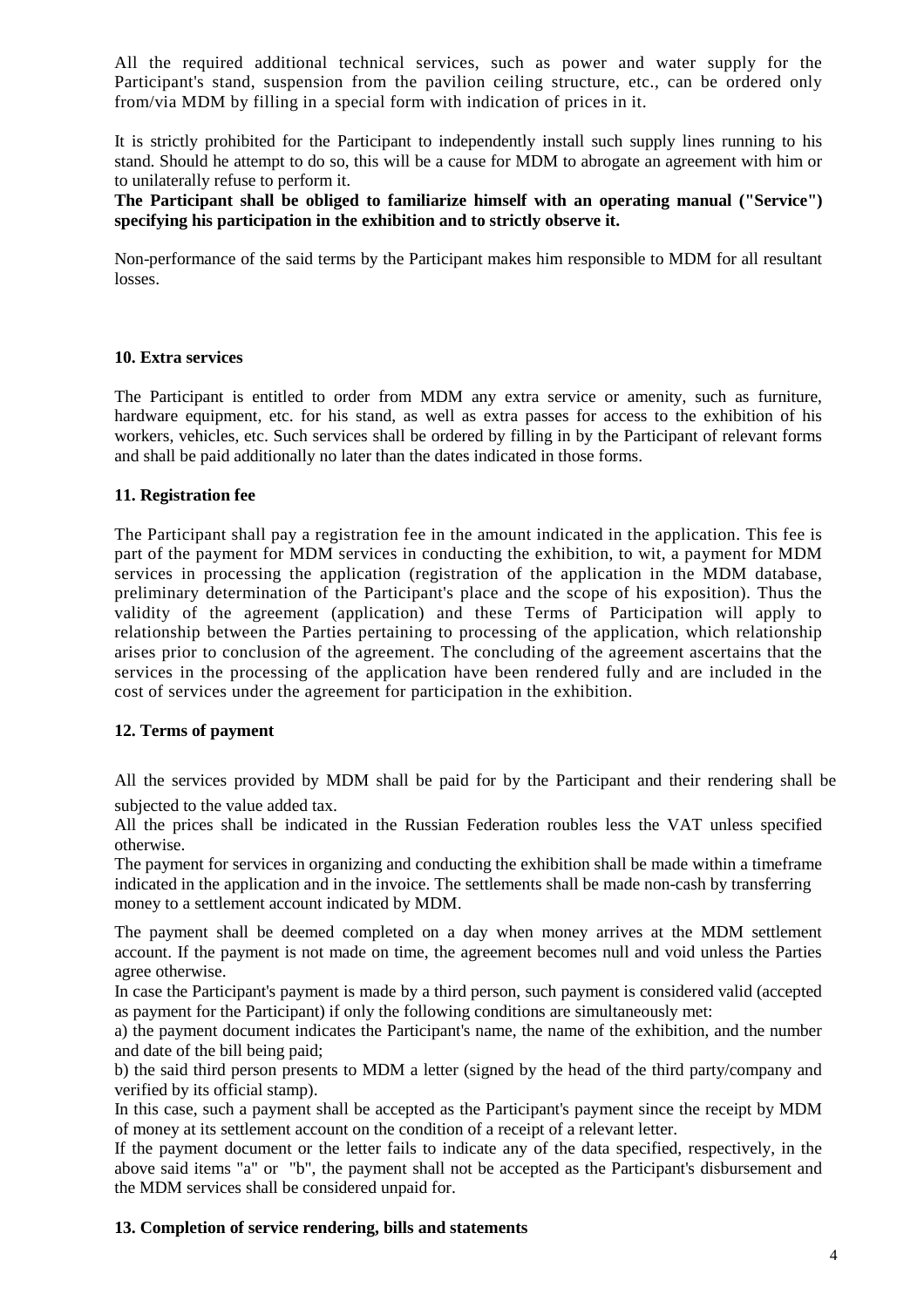The MDM services in organizing and conducting the exhibition are considered rendered since closing the exhibition for visitors. The MDM services are considered rendered no matter if the Participant (his representatives) was/were or was/were not present at the exhibition.

If the Participant desires, the authorised representatives of MDM and the Participant may, no later than the last exhibition day, sign a deed of providing services under agreement (acceptance deed). The deed shall be signed by the parties in a place where MDM is. Unless the deed indicates otherwise, it will confirm the provision of all the contractual services, including organization of the exhibition stand and extra services. The authority of the person signing the deeds for the Participant as indicated in this article shall be proved by a relevant letter of proxy. If the Participant does not sign a deed for provision of services, those are considered provided and he is obliged to pay for them.

# **14. Catalogue**

The decision on the publication of the catalogue is taken by MDM for each specific exhibition. Catalogue form (printed or electronic) and its method of distribution is determined at the discretion of MDM. In case of publication of the exhibition catalogue the Participant shall present to MDM his typewritten and signed forms for introducing information about the Participant into the exhibition catalogue. If the forms are presented towards the date indicated in them or are presented with violation of requirements specified in them, then, for introducing the information about the Participant into the catalogue, MDM will be entitled to use the information given in the Applicant's application.

The list of MDM services related to introduction of information into the catalogue is indicated in the forms for introduction of information where also indication is given of which of those services should be paid for additionally and in which amount.

The Participant is entitled to placing in the catalogue a logotype or any other extra information or advertisement, to which end he preliminarily approves this with MDM by filling in and presenting a separate form. These data are introduced into the catalogue for extra charge. The Participant has no right to claim introduction of extra information or advertisement into the catalogue without filling in and submitting a separate form and paying extra charges for these services.

If erroneous information was introduced into the catalogue through MDM fault, the latter shall be obliged to indemnify the Participant against loss in the total amount not exceeding euro 100,00. The Participant shall have no right to claim re-publication of the catalogue.

If the applicant presents incomplete documentation, or not in a typewritten format, or containing errors, MDM shall not be responsible for mistakes that may arise as a result of introducing the Participant's such data into the catalogue. In this case the mistakes shall be considered committed through the Participant's fault and the latter shall not be entitled to claim indemnity from MDM against losses sustained.

# **15. Refusal to participate**

The Participant is entitled to refuse to participate in the exhibition before an agreement is made and an admission issued as specified by item 3 of these Terms. Once an agreement is made, it shall not be unilaterally abrogated unless this is done for reasons specified in and in a manner envisioned by the legislation and current terms of participation.

Upon receipt of the admission, the Participant shall not be entitled to refuse to participate. He shall be obliged to fully pay the cost of participation. In case the Participant partially refuses the proposed site, he shall indemnify MDM against loss sustained in connection with performance of the agreement equal to 50% of the cost of exhibition site made available by MDM and rejected by the Participant. The Latter's refusal to participate in the exhibition or reduction of the exhibition area comes into force the moment MDM receives a written application to this effect.

Following a receipt of admission to participation (the signing of an agreement) in case of rejection to participate in the exhibition, the Participant shall pay 100% of participation in the exhibition.

In case of reduction of the exhibition area, the money shall be returned within 7 (seven) calendar days following the end of the exhibition.

MDM shall be entitled to reject the agreement if a competitive suit was undertaken relative to the Participant's property. The Participant shall immediately notify MDM about the competitive suit being launched. In this case all the outstanding claims of MDM shall be met in a procedure established by the Russian Federation legislation.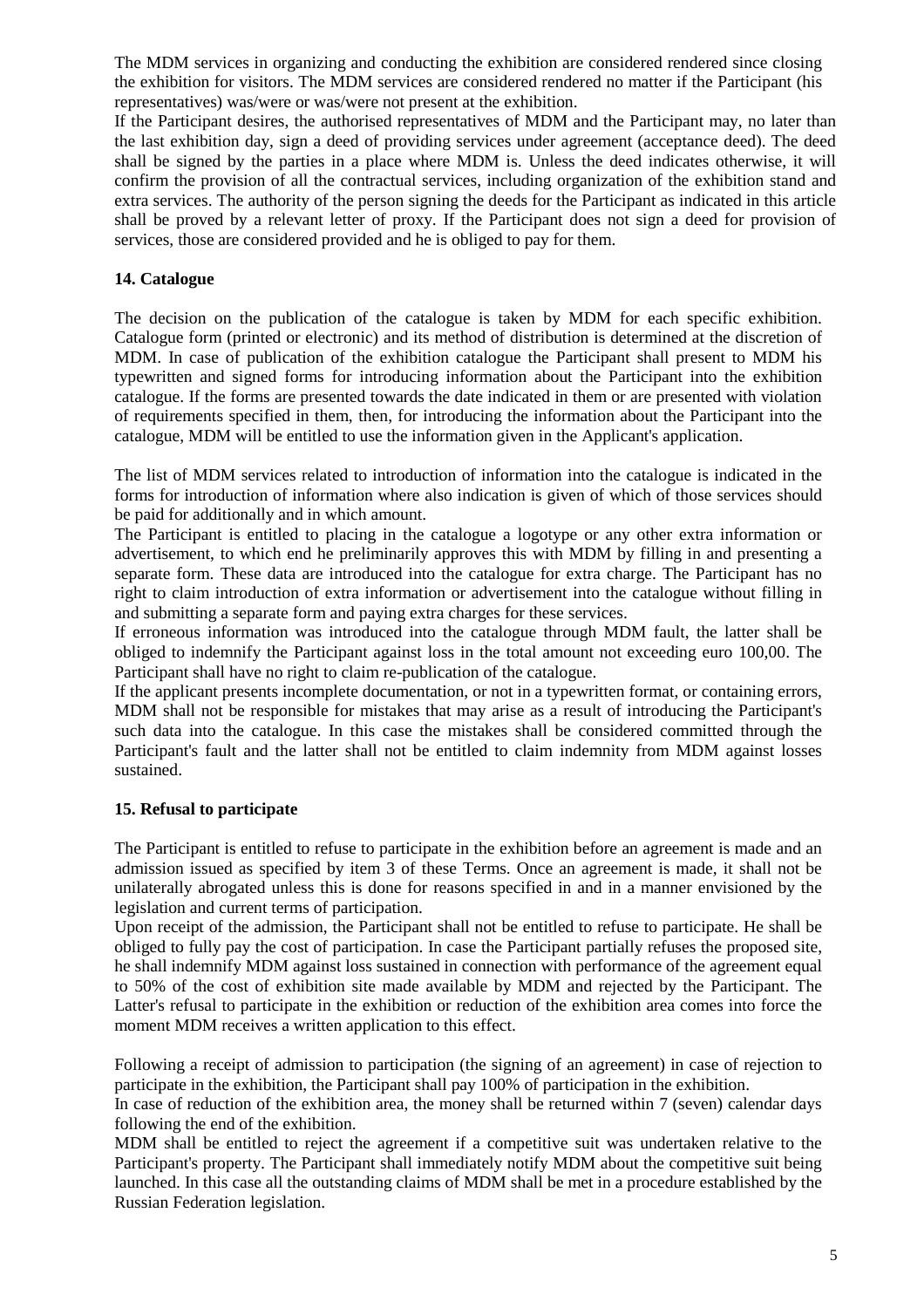## **16. Expulsion from the exhibition participants**

MDM is entitled, following conclusion of an agreement, to expel the Participant from among the exhibition participants (to waive the agreement). This applies in particular, but exclusively, to the following cases:

- the Participant does not fulfill his obligations under the agreement;
- the Participant does not comply with instructions of the exhibition directorate.

The payments by the Participant made until then for organizing and conducting the exhibition shall not be returned.

## **17. Responsibility**

The Participant shall be responsible for his workers (aides and assistants) and any third parties he involves. He shall be responsible for any loss sustained by the third party or MDM in connection with their participation in the exhibition.

In case of delayed payment (including for extra services) the Exhibitor shall pay MDM for each day of the delay a penalty equal to 0.5% of the amount whose payment is overdue. This condition shall not be applied if the agreement expires in compliance with paragraph 4, item 12 of these Terms of participation in exhibitions.

The Participant shall be materially responsible for loss of or damage to MDM equipment which outfits the Participant's display stand. The following amount of material liability shall be established:

- damage to property – 100% of the rent;

- theft, loss, misappropriation – 300% of the property rent.

In case of undue performance of its obligations, MDM shall indemnify the Participant only against actual damage, i.e. expenses caused to the Participant or sustained by him in re-establishing his violated right and recovering his lost or damaged property. His missed profit shall not be compensated for. The amount of reimbursement may be restricted in cases envisioned by the Russian Federation legislation and the current terms of participation.

MDM shall not be responsible for loss caused to the Participant by a third party (for instance by theft or damage) and for breakage of exhibits during the exhibition, installation, dismantling and transportation of the exhibition materiel.

Under no circumstances MDM shall be responsible for mishaps and malfunctions which occur not through its fault.

#### **18. Insurance**

MDM recommends the Participant to execute additional insurance for the event of a likely loss or damage.

All the losses related to the exhibition shall be immediately reported to MDM in writing. If MDM deems it necessary, the event of the damage should be reported to the agencies of internal affairs.

MDM shall not be responsible for any insurance event except in cases envisioned by law.

#### **19. Co-exhibitor**

MDM shall provide services in conducting the exhibition only to a Participant who has made a relevant agreement with MDM. However, given a prior written consent (permission) of MDM, the Participant shall be entitled to involving a co-exhibitor in the exhibition. MDM shall issue such consent (permission) only if the co-exhibitor fills in a written application, accepts the terms of participation in the exhibition and pays a registration fee.

The co-exhibitor, too, shall be entered in the catalogue.

The Participant and the Co-exhibitor shall bear a joint responsibility.

#### **20. Force majeure circumstances**

In the event of unforeseen circumstances, such as a strike, coup d'état, martial law or associated regime, threats, sanctions, natural disasters, ban on the exhibition for political reasons, etc., MDM shall be entitled to rescheduling the exhibition, extending or cancelling it or to closing it partially or completely, temporarily or permanently.

In this case, the Participant shall not be entitled to turn down the agreement. Nor shall he be entitled to